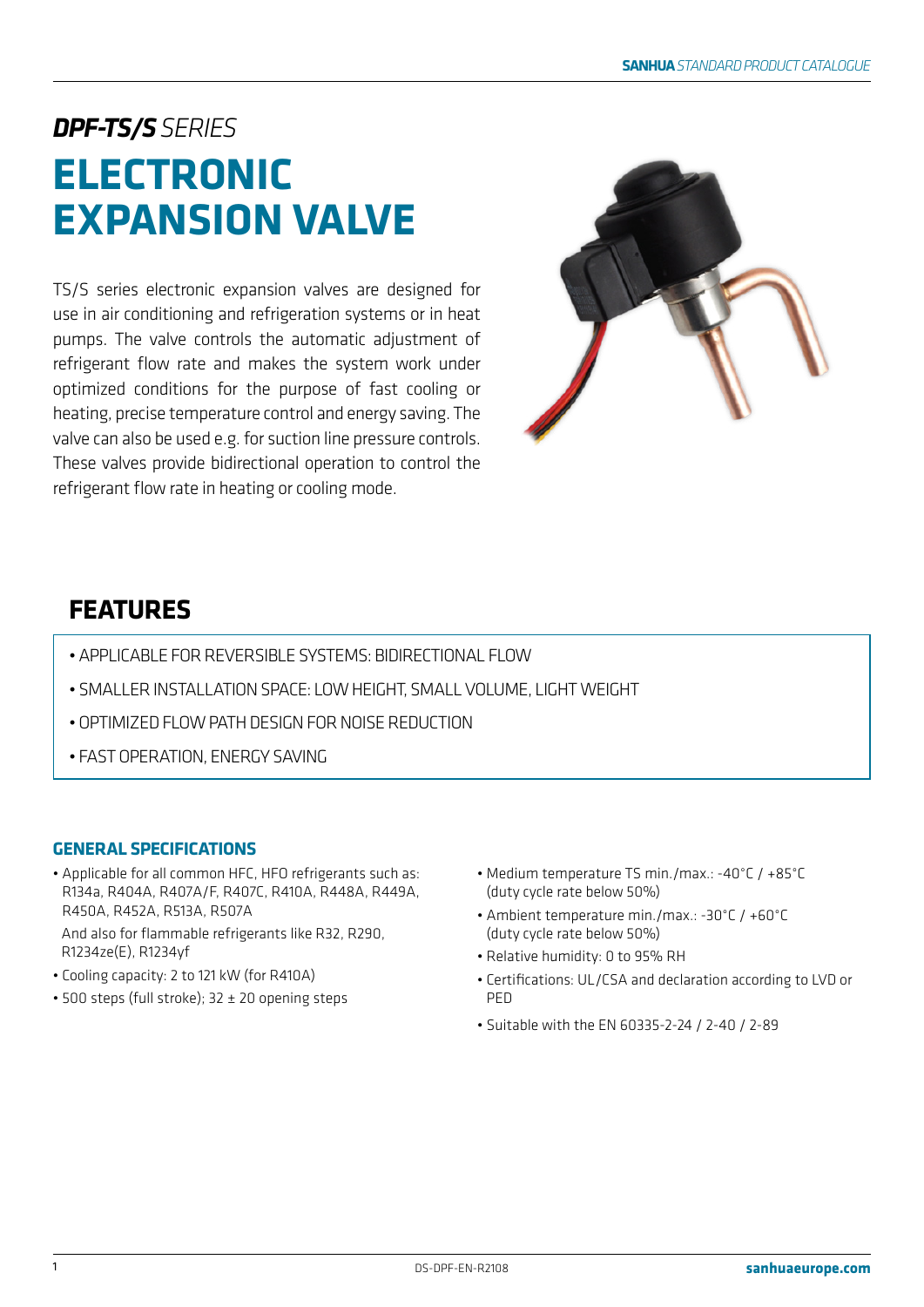# **ELECTRONIC EXPANSION VALVE**



### **ELECTRICAL PARAMETERS**

- Rated voltage: 12V DC(± 10%), rectangular wave
- Actuating mode: 4-phase 8-step permanent magnet stepping motor of direct-acting type
- Excitation mode: 1 ~ 2 phase excitation, unipolar actuation
- Excitation rate:
- Seat Ø 1,3 to 3,2 mm: 30 to 90pps
- Seat Ø 4,0 to 6,5 mm: 30 to 40pps
- Activation of self-holding mechanism: Maintain excitation in stop position min. 0,1~1,0 sec.
- Min. motion time from completely open to completely closed:
- Seat Ø 1,0 to 3,2 mm: 6s @ 90pps
- Seat Ø 4,0 to 6,5 mm: 13s @ 40pps
- Coil current:
- Seat Ø 1,0 to 3,2 mm: 260mA/phase (20°C)
- Seat Ø 4,0 to 6,5 mm: 375mA/phase (20°C)
- Coil resistance:
- Seat Ø 1,0 to 3,2 mm: 46 ± 3.7 Ω/phase (20°C)
- Seat Ø 4,0 to 6,5 mm: 32 ± 3.2 Ω/phase (20°C)
- Insulation class of coil: E
- Protection class: IP 67
- Compatible with Sanhua controller SEC series

| <b>Valve Model</b> | Part<br>Number <sup>1)</sup> | <b>Seat</b><br>$\Phi$<br>(mm) | Kv<br>$(m^3/h)$ | MOP <sup>2</sup><br>[Bar] | <b>MOPD</b><br>Direct <sup>3)</sup><br>[Bar] | <b>MOPD</b><br>Rev <sub>1</sub> <sup>(4)</sup><br>[Bar] |
|--------------------|------------------------------|-------------------------------|-----------------|---------------------------|----------------------------------------------|---------------------------------------------------------|
| DPF(TS1)1.0C-15    | 10130391602                  | 1,0                           | 0,03            |                           |                                              |                                                         |
| DPF(TS1)1.3C-21    | 10130389302                  | 1,3                           | 0,05            |                           |                                              |                                                         |
| DPF(TS1)1.65C-36   | 10130391702                  | 1,65                          | 0,08            |                           | 35                                           | $\geq$ 25                                               |
| DPF(TS1)1.8C-69    | 10130391802                  | 1,8                           | 0,1             |                           |                                              |                                                         |
| DPF(TS1)2.0C-33    | 10130392402                  | $\overline{2}$                | 0,16            |                           |                                              |                                                         |
| DPF(TS1)2.2C-24    | 10130392702                  | 2,2                           | 0,2             | 49                        |                                              |                                                         |
| DPF(TS1)2.4C-40    | 10130392602                  | 2,4                           | 0,23            |                           |                                              |                                                         |
| DPF(TS1)3.0C-29    | 10130389902                  | 3                             | 0,39            |                           |                                              |                                                         |
| DPF(TS1)3.2C-30    | 10130389502                  | 3,2                           | 0,43            |                           |                                              | $\geq$ 15                                               |
| DPF(S03)4.0C-01    | 10130355702                  | $\overline{4}$                | 0, 5            |                           |                                              |                                                         |
| DPF(S03)4.5C-01    | 10130035502                  | 4,5                           | 0,7             |                           |                                              |                                                         |
| DPF(S03)5.5C-01    | 10130355802                  | 5,5                           | 0,9             |                           |                                              | $\geq 7$                                                |
| DPF(S03)6.5C-02    | 10130355902                  | 6, 5                          | 1,1             |                           | 30                                           |                                                         |

#### **GENERAL CHARACTERISTICS**

**Note:** 1) Coil is separated

2) MOP = Maximum Operating Pressure

3) MOPD Direct = Maximum Operating Pressure Difference in Direct flow direction

4) MOPD Rev = Maximum Operating Pressure Difference in Reversible flow direction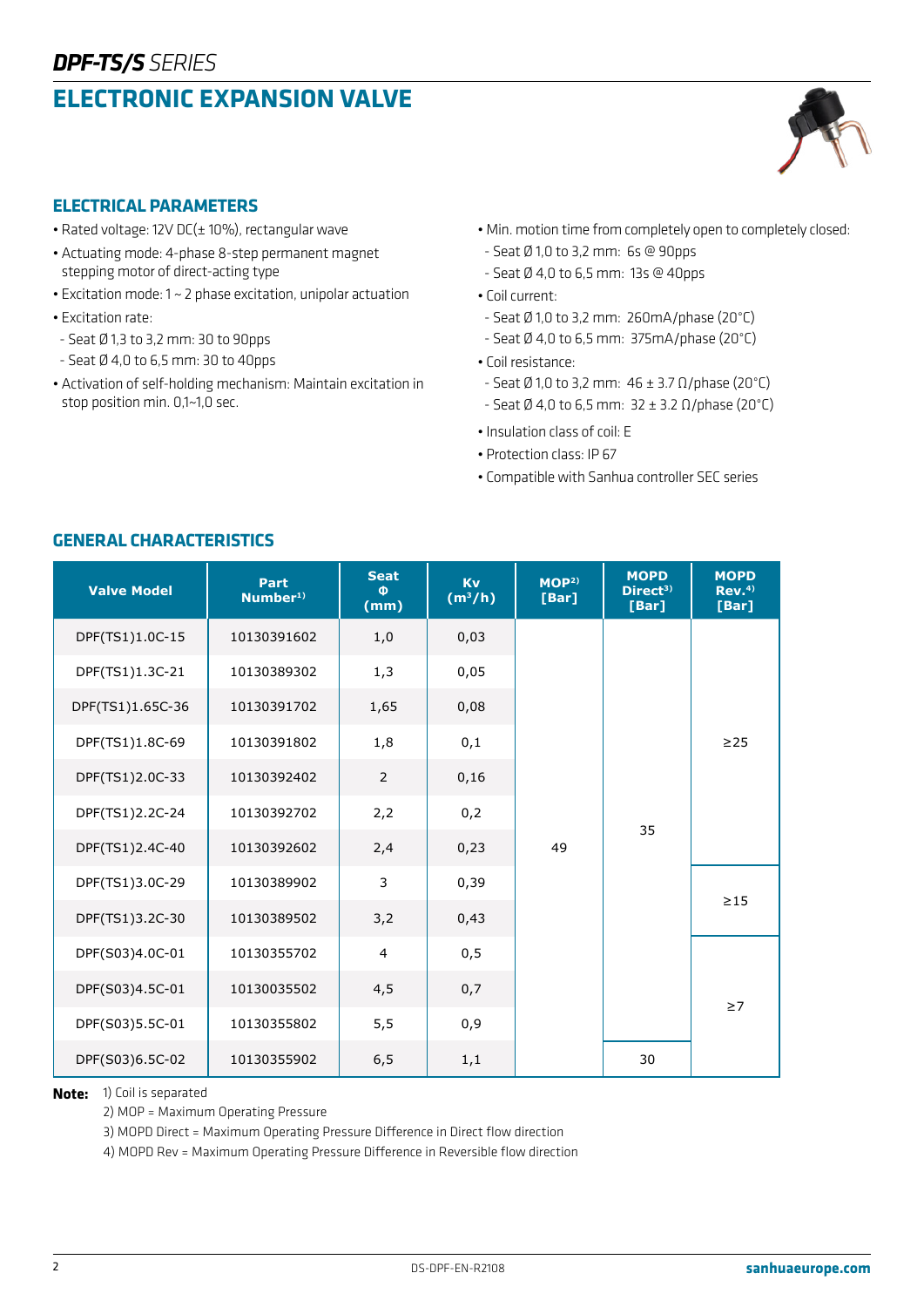# **ELECTRONIC EXPANSION VALVE**



| <b>Valve Model</b> | <b>Max Cooling Capacity</b><br>@ 5°C/38°C/5K/5K<br>[kW] |              |              |                              |              |              |            |             |      |                 |              |              |              |
|--------------------|---------------------------------------------------------|--------------|--------------|------------------------------|--------------|--------------|------------|-------------|------|-----------------|--------------|--------------|--------------|
|                    | <b>R134a</b>                                            | <b>R513A</b> | <b>R407C</b> | <b>R404A</b><br><b>R507A</b> | <b>R410A</b> | <b>R452A</b> | <b>R32</b> | <b>R290</b> |      | R1234yf R1234ze | <b>R454B</b> | <b>R454C</b> | <b>R455A</b> |
| DPF(TS1)1.0C-15    | 3.1                                                     | 2.7          | 4.3          | 2.9                          | 4.8          | 3.1          | 7.0        | 4.2         | 2.3  | 2.5             | 5.5          | 3.6          | 4.0          |
| DPF(TS1)1.3C-21    | 4,5                                                     | 3.8          | 6.2          | 4.2                          | 6,9          | 4.5          | 9.9        | 5.8         | 3.2  | 3.4             | 7.6          | 5.0          | 5.5          |
| DPF(TS1)1.65C-36   | 7.6                                                     | 6.4          | 10.4         | 7.1                          | 11.6         | 7.6          | 16.7       | 10.0        | 5.6  | 5.9             | 13.1         | 8.6          | 9.5          |
| DPF(TS1)1.8C-69    | 9                                                       | 7.7          | 12.4         | 8.5                          | 13.8         | 9.1          | 19.9       | 12.0        | 6.6  | 7.1             | 15.7         | 10.3         | 11.4         |
| DPF(TS1)2.0C-33    | 11.1                                                    | 9.5          | 15.3         | 10.5                         | 17.1         | 11.2         | 24.6       | 14.9        | 8.2  | 8.8             | 19.5         | 12.8         | 14.1         |
| DPF(TS1)2.2C-24    | 12                                                      | 10.2         | 16.4         | 11.3                         | 18.3         | 12           | 26.4       | 16.0        | 8.9  | 9.4             | 21.0         | 13.8         | 15.2         |
| DPF(TS1)2.4C-40    | 14.1                                                    | 12           | 19.4         | 13.3                         | 21.6         | 14.2         | 31.1       | 18.8        | 10.4 | 11.1            | 24.6         | 16.2         | 17.8         |
| DPF(TS1)3.0C-29    | 23.3                                                    | 19.8         | 32.1         | 22                           | 35.8         | 23.5         | 51.5       | 31.4        | 17.4 | 18.5            | 41.1         | 27.0         | 29.8         |
| DPF(TS1)3.2C-30    | 25,7                                                    | 21.8         | 35,3         | 24.2                         | 39.4         | 25.9         | 56.8       | 34.4        | 19.0 | 20.2            | 45.0         | 29.5         | 32.5         |
| DPF(S03)4.0C-01    | 42.8                                                    | 36.3         | 58.8         | 40.3                         | 65.5         | 43.1         | 94.4       | 57.2        | 31.6 | 33.7            | 74.9         | 49.2         | 54.2         |
| DPF(S03)4.5C-01    | 57.2                                                    | 48.6         | 78.7         | 63.9                         | 67.7         | 57.6         | 126.3      | 77.1        | 42.6 | 45.4            | 100.9        | 66.3         | 73.1         |
| DPF(S03)5.5C-01    | 66.2                                                    | 56.3         | 91           | 62.4                         | 101.5        | 66.7         | 146.2      | 88.6        | 49.0 | 52.2            | 116.0        | 76.2         | 84.0         |
| DPF(S03)6.5C-02    | 80,5                                                    | 68.5         | 110.7        | 75,9                         | 123.4        | 81.1         | 177.9      | 108.4       | 59.9 | 63.8            | 141.9        | 93.2         | 102.7        |

For others running points or others refrigerants, please contact your local support

or download our selection software – Quick Finder with the link :

www.sanhuaeurope.com/en/quick-finder-software-download

### **FLOW CHARACTERISTIC**